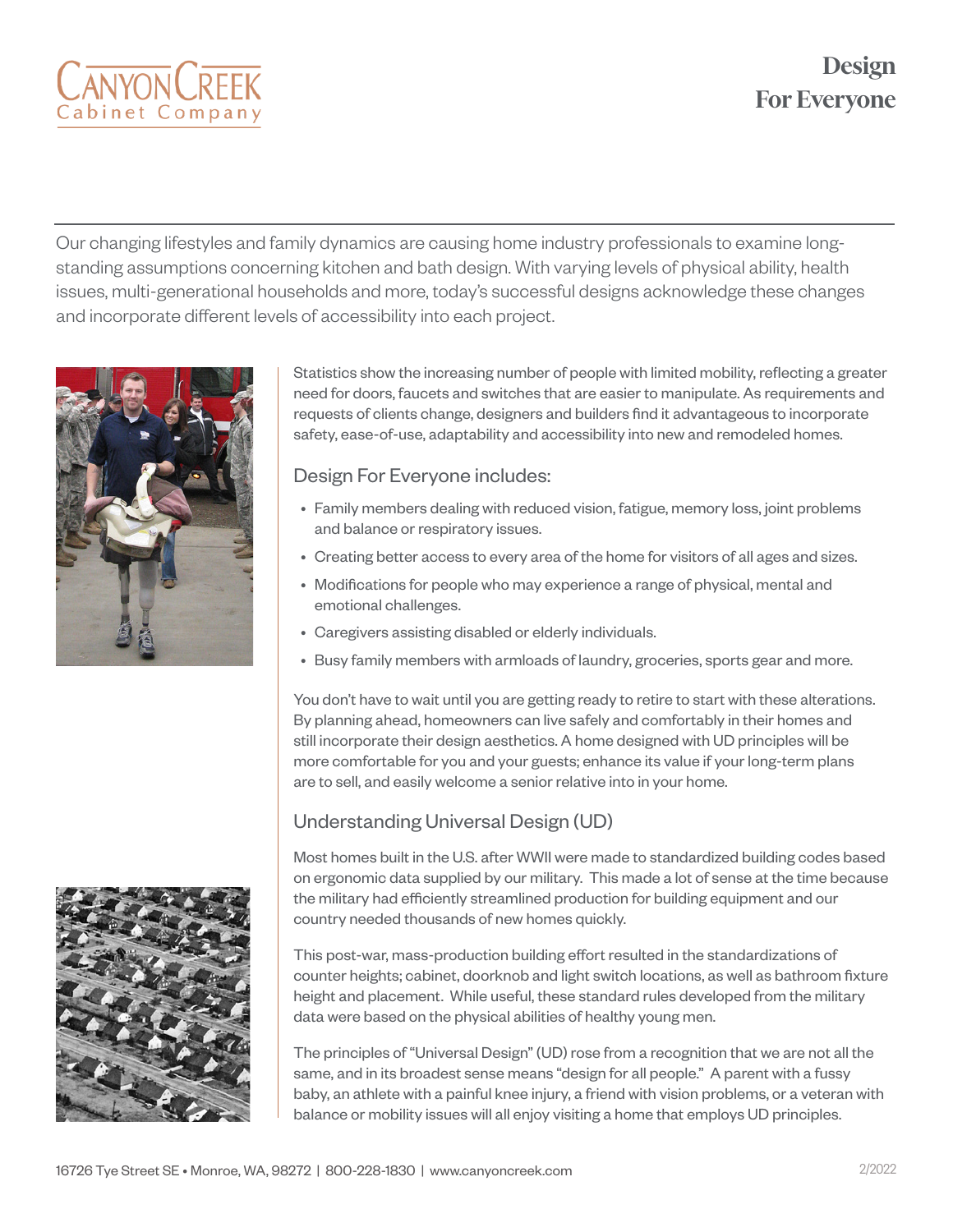### **Working with a designer**



#### A growing list of professionals can help homeowners "age in place."

To educate and train designers, the American Association of Retired Persons (AARP) collaborated with the National Association of Home Builders (NAHB) to create the Certified Aging in Place Specialist (CAPS) program. Through the CAPS educational program, design professionals learn the guidelines and requirements of accessibility, and how to make the modifications to make spaces more comfortable and easier to function as homeowners get older.

Another program, called CLIPP, stands for Certified Living in Place Professional. The focus of the CLIPP training is on creating homes that are "accessible, comfortable and safe for everyone."

As people age, many wish to remain in their current home as long as possible. UD with accessible features improves the quality of life by creating comfortable environments that family members will be able to safely navigate through on a daily basis. Both the CLIPP and CAPS programs train designers, contractors and others in making homes accessible to all household members, whether it is due to age or physical limitations.

UD experts in product design, remodeling and new home building have developed innovative products and created guidelines for home design to meet the needs of a more general segment of our population.





To help your project go smoothly, be sure to involve all parties as early as possible, including the homeowner, architect, builder, designer and any government agencies that may be involved in funding or regulations. If an occupational therapist or home health worker is involved in a client's care, consider including them in the design consultation–they can bring great insights and ideas!

For designers and builders, it is a good idea to research the requirements of local, state and federal laws–particularly the Americans With Disabilities Act (ADA). The NKBA Planning Guidelines with Access Standards is also a good resource for acceptable clearance guidelines.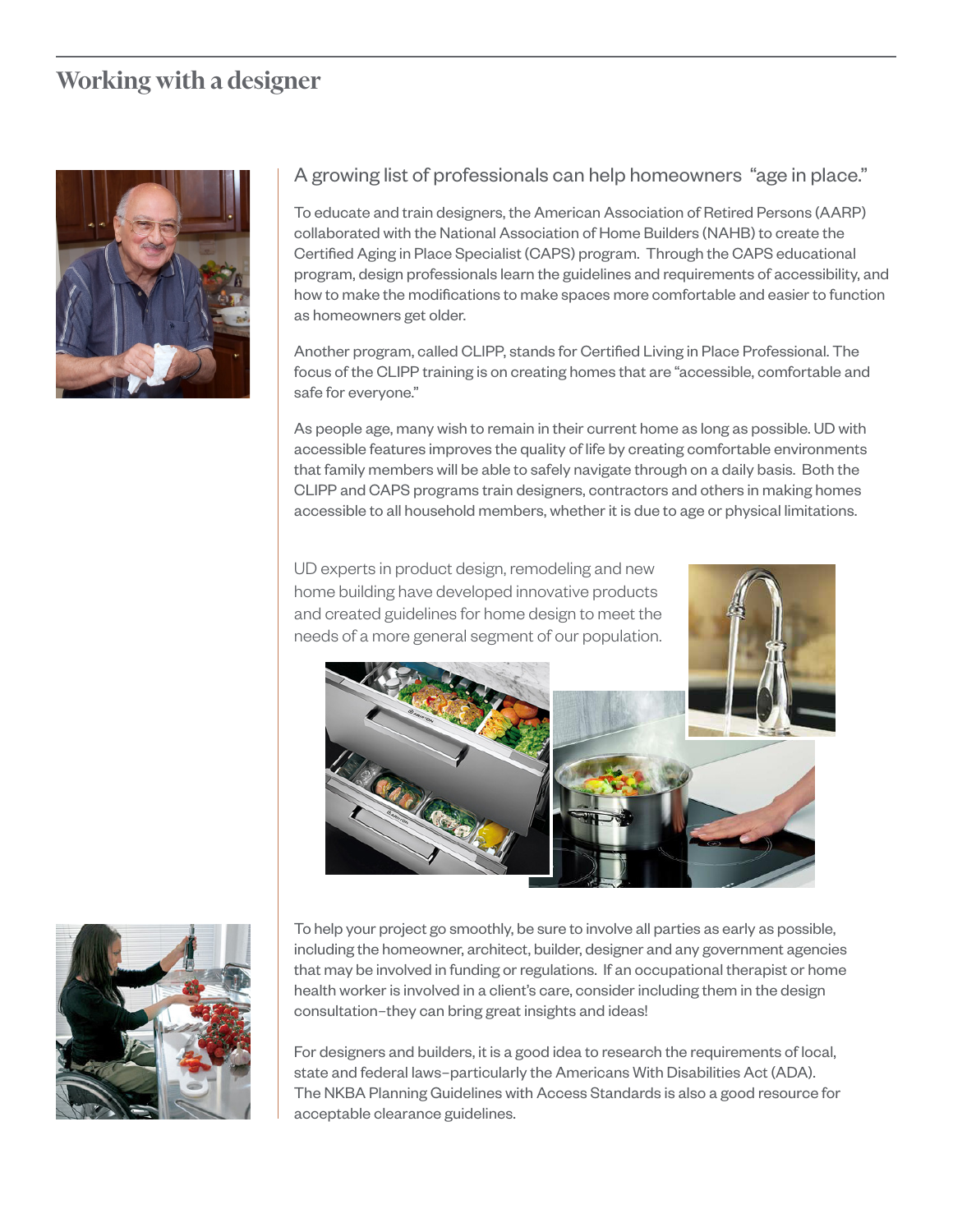### **Customizing your home**



Whether you are the designer or homeowner, ask lots of questions about how family members use the kitchen, how they get around within the home, and what their expectations are. If possible, get good notes on what works and what doesn't work in the family's current kitchen and bathroom(s).

- How will people who use a wheelchair access sinks, reach countertops, approach different types of storage, and use appliances?
- How high can different family members reach? Are there sight restrictions that will make it hard to see items in deep cabinets? What is the dexterity and hand strength of each user for turning knobs, pulling drawers open, etc.?

### Additional Universal Design considerations:

- $\square$  Counters, cabinets and appliances at multiple heights will benefit all family members whether they are standing or seated.
- $\Box$  Countertop materials such as laminate, granite and quartz provide a smooth, consistent surface and are easy to care for.
- $\Box$  To reduce steps and fatigue, consider smaller appliances. Two smaller, well-placed refrigerators, or a pair of refrigerator drawers, may provide a greater amount of usable storage than one large fridge.
- $\Box$  Self-closing appliance doors and drawers reduce physical strain on users and prevent energy loss due to forgetfulness.
- $\Box$  Remote-controlled vent hoods, fans, etc. are easier to operate than having to locate and turn a small knob.
- $\Box$  Induction cooktops stay cool to the touch and will not cause towels, papers or other flammable materials to burn when left on the cooking surface by mistake.
- $\Box$  Maximize base storage with easy-to-use accessories that rotate or pull forward to help eliminate reaching. Roll-out drawers and shelves will provide easier access for people of any height.
- $\square$  Eliminate or reduce wall cabinets if space allows. When used, lower the height, use pull-down shelves and consider open shelves for easier access.
- $\Box$  Good lighting helps everyone—especially those with poor vision—and helps to prevent falls. Incorporating more natural lighting into the design increases the comfort of those who spend the most time at home.
- $\Box$  Higher electrical outlets ensure that very young children are not exposed to unnecessary risk, and are also easier to reach for those who have trouble bending down.
- $\square$  Place rocker-style light switches lower so that children can reach them and anyone with limited mobility won't have to lift their arms very far.
- $\Box$  Install under-cabinet lighting and non-glare surfaces so that prep areas are easier to see and work around.
- $\Box$  Touchless faucets mounted at the side of the sink are more convenient for everyone.
- $\Pi$  Lever-handle knobs for interior doors are much easier to operate than round doorknobs.
- $\Box$  Wider doorways and hallways allow wheelchairs to pass through, barrier-free (and also make it easier to move furniture).
- $\Box$  Floor elevation and flooring material changes between rooms should be avoided, as these can be a tripping hazard.
- $\Box$  Curbless shower entryways are convenient for all abilities; allow enough room inside to accommodate a built-in or portable shower chair.
- $\Box$  Grab bars are a basic safety item in the shower and beside the toilet that can also double as a towel rack.
- $\Box$  Full-length mirrors are useful for all family members.
- $\square$  Lowered bathroom sinks and toilets are accessible to children and to those in wheelchairs.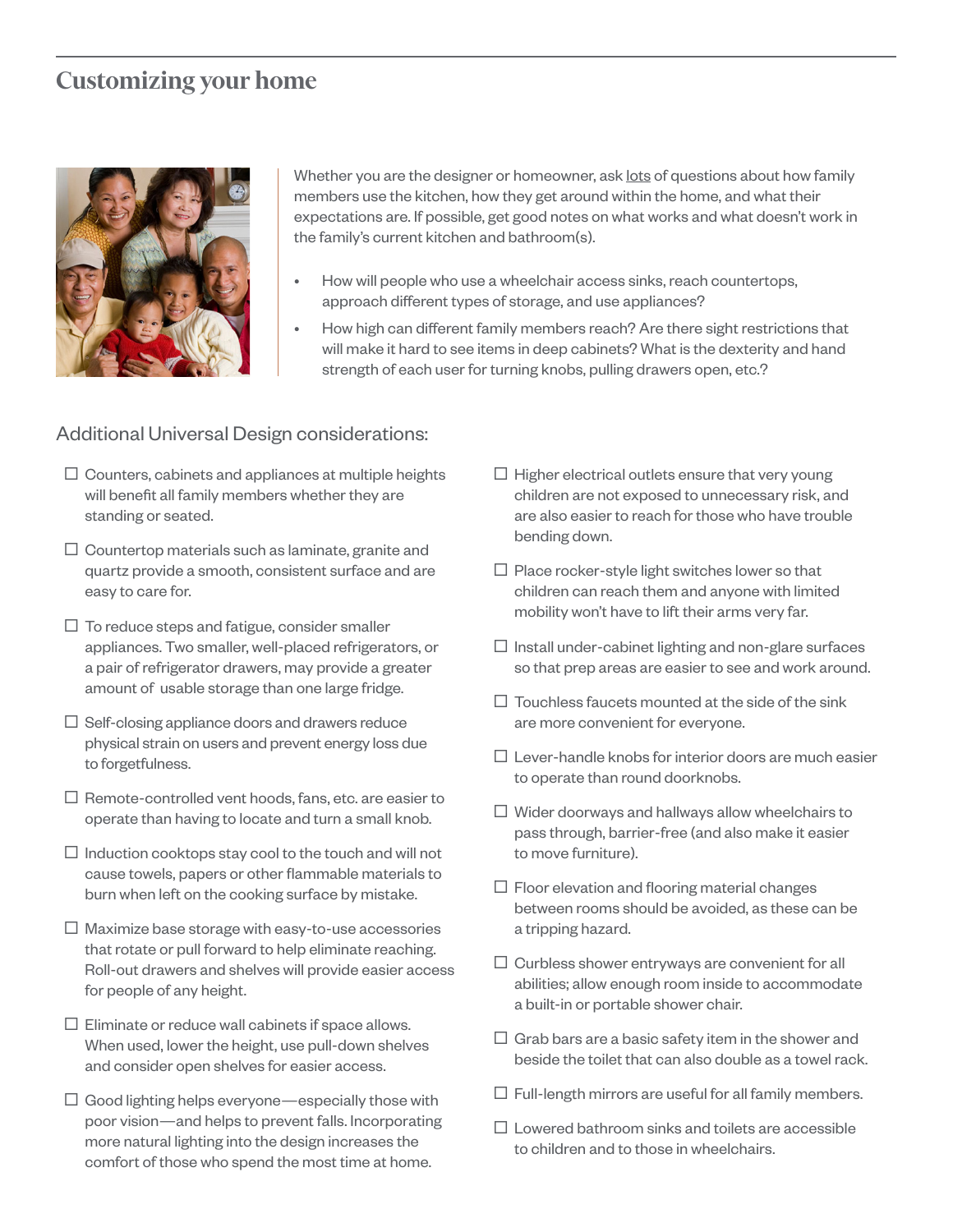## **Anatomy of a thoughtful design**

Let's take a tour of a kitchen design that incorporates accessibility without sacrificing style. In general, all of the appliances are at or below counter height, including a pair of refrigerator drawers to the right of the cooktop. On the opposite wall, the standard refrigerator features a glass door and a freezer drawer below for easy access. Open areas below the sink and cooktop accommodate a wheelchair or stool, and the counter near the sink has been lowered a few inches to create a comfortable prep area for a seated user.

### Design Features

1. Open Shelves are attractive display areas and make items easy to find and reach.

2. Lazy Susans in base corner cabinets reduce the need to stretch and bend.

3. Vertical Bifold doors lift up and out of the way, reducing the potential for head injuries.

4. Pull-out organizers are available in a variety of configurations to maximize storage space.

5. Refrigerator Drawers are easier for seated users.

6. Blind Corner Optimizer systems pull out to allow full access to the entire cabinet.

7. A Desk Drawer cabinet provides a convenient landing spot next to the refrigerator for groceries.

#### 8. Raised Dishwasher

cabinets put a standard sized dishwasher at a comfortable height. Dishwasher drawers are also a good option.

9. A Trash Roll-out next to the sink is easy to access, and double units can be used for both refuse and recycling.





In addition to cabinet layout and appliance placement, flooring and lighting choices can improve the usability of a kitchen. A rough-textured floor in a non-porous, non-skid surface is easy to walk on, roll across and keep clean. Extra lighting under the wall cabinets, over the sink and at the cooktop will create a bright, shadow-free work area for every user.